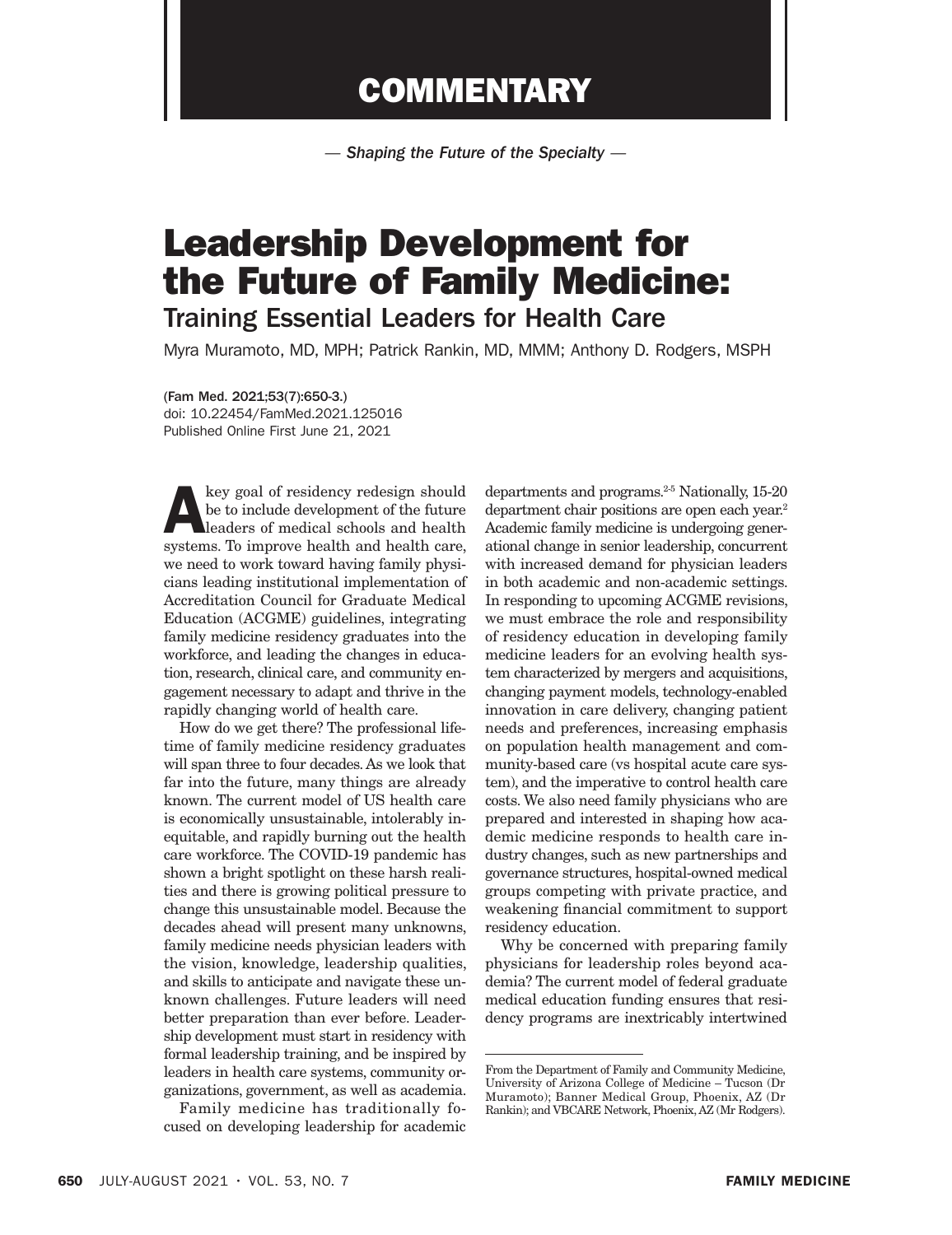with the perspectives and decisions of hospital and health system executives. Traditional academic department leadership is evolving toward new roles and responsibilities that increasingly are hybrids of academic and health system leadership (eg, department chairs and service-line leaders). Health system and health plan leaders want innovation to reduce cost of care and improve health outcomes, but often have little awareness of how family physicians can further these goals. Moreover, as health systems focus more attention on social determinants of health, there is an important role for family physicians to build partnerships between communities and health systems. We must ensure that training and paths to leadership are open to underrepresented minorities and women so that family medicine leaders reflect the diversity of our discipline and the communities we serve.<sup>6,7</sup>

Family medicine residency education, with its distinctive biopsychosocial perspective of caring for patients within the context of family and community and experience across the spectrum of care, uniquely prepares family physicians for multidisciplinary and systemlevel leadership roles. Our training also extends beyond the walls of clinical facilities and out into the community—necessary for complex system thinking, understanding social determinants of health, impacting the health of whole populations, and effective communitybased approaches to health care. Future family medicine leaders also will need competencies in information science and use of new digital assistive technologies to bridge the gap between office visits and patients in their homes.

One example of thinking broadly about family medicine leadership for the future has emerged from the Association of Departments of Family Medicine (ADFM) fellowship, Leadership Education for Academic Development and Success (LEADS Fellowship), visioning and planning summit held in November 2019.2 Stakeholders determined a need to embrace a view of family medicine leadership that extends beyond academia to encompass leadership of multidisciplinary service lines; codeveloping and coleading interdisciplinary education, research, and clinical programs; chief medical officers and other executive leaders of multispecialty medical groups, health systems, government agencies, community organizations, and advocacy groups.

Development of leadership skills in medical school and residency are increasingly recognized as essential to delivering interdisciplinary team-based care.<sup>8-10</sup> Leadership curricula must also include collaboration skills as vital for team-based patient care, and interdisciplinary team-based research and education.11,12 Others assert the need for leadership development customized for academic medicine.13 In response, family medicine residencies have begun to incorporate leadership development into residency curricula, but these efforts have yet to achieve a clear model for preparing residents to become leaders at the highest levels. Leadership training in residency must be reenvisioned with the goal of graduating family physicians who are also pluripotent physician leaders aware of and prepared to pursue the full range of health care industry leadership roles early in their careers.

Expanding leadership training does not require adding more didactic teaching. Robust quality improvement (QI) projects serve as experiential learning opportunities for teaching leadership skills as well as meeting ACGME requirements and milestones. $14,15$  Accessing and using data for QI can be a hands-on introduction to health informatics and data analytics, skills also applicable in research and scholarly projects. Collectively, these learning opportunities can all be woven together in learning population health management. Collaborating with health plans, medical groups, hospital and health system leaders can help expose residents to those in senior leadership positions. The health care industry, including academic medicine, has acknowledged social determinates of health (SDH) significantly impact health care outcomes and total cost of care. There is growing realization that physician engagement and collaboration with communities is necessary to find community-based solutions to address SDH.<sup>16</sup> Integrating leadership training into experiential longitudinal community-based projects can make community medicine and hands on advocacy curricula come alive.17 These opportunities could be integrated with other advocacy, legislative, and governance activities such as participation in organized medicine at the state or national level. Finally, the practice management curriculum can teach leadership skills while meeting ACGME Milestones. Engaging residents to help lead clinical process improvement and primary care practice transformation can provide practice in applying these leadership skills in tangible ways, applicable in their own residency practice.

How should all this fit together? The future will require a longitudinal and developmental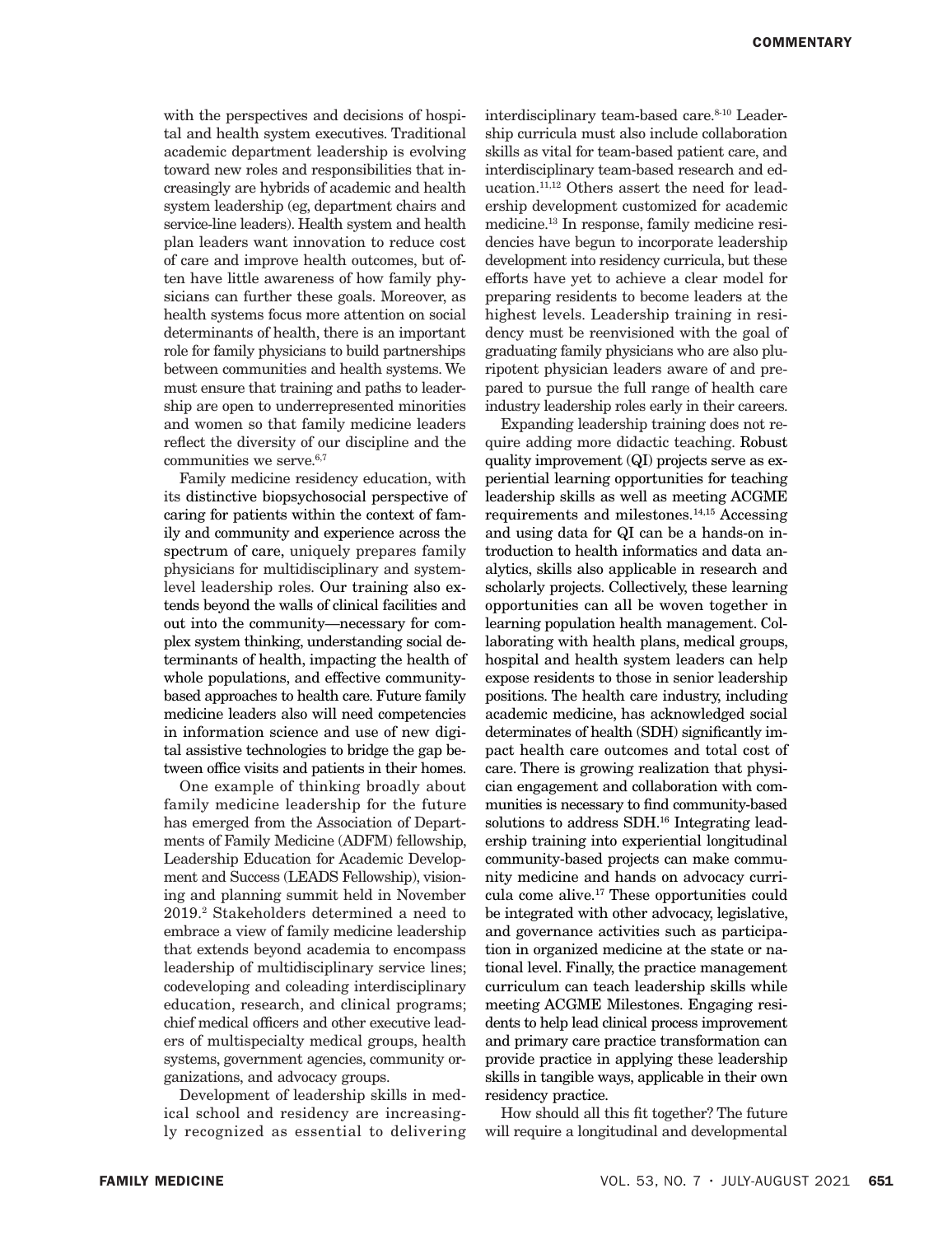perspective on leadership training in residency that posits a core curriculum of fundamental leadership skills most applicable to residents' stages of development and training. Interns should be members of interdisciplinary teams with opportunities to learn and practice organization and time management, communication, interpersonal and collaboration skills. Senior residents should lead clinical teams and develop skills for leading meetings, managing others, providing feedback, promoting team resilience, working with other clinical service lines, and negotiation and conflict resolution. Chief residents<sup>3</sup> typically have administrative roles requiring additional leadership skills such as budgeting, organizational decision-making, preparing and presenting an "ask," and representing constituents to residency and institutional leadership.

Building on a foundation of a leadership core curriculum, residency electives or focused curriculum tracks should address advanced or focused leadership skills. Residency tracks could lead to postresidency fellowship training in topically-focused areas such as health policy, community engagement, primary care research, diversity and health equity, education, clinical informatics, data science, or health care administration. Such tracks are already available in internal medicine and pediatrics. Curriculum tracks or fellowship training can also be coupled with formal education leading to additional credentials or academic degrees. Such credentials can help prepare for later career job opportunities.

Faculty development will be required to integrate such leadership training throughout residency education. To develop innovative and immersive experiential learning, faculty will need their own skills development for engaging and negotiating with health system leaders, community organizations and other external entities to create resident learning opportunities. Skills in stakeholder and conflict management also will be needed to cultivate and manage the organizational relationships surrounding resident activities.

As we contemplate the future of family medicine and re-envision residency education, now is the time to think broadly, envision creatively, and act boldly to develop physician leaders for the future of family medicine and all of healthcare. In education, family medicine educators in medical schools and residencies can drive curricular innovation to better meet the needs of patients, communities, and society, not just hospitals and healthcare systems. Family medicine researchers can bridge the gap between medical innovation and its implementation in the real world of primary care. In clinical care and administration, family physicians can help drive health system innovation and policy with a more holistic approach to meeting the needs of patients, families, and communities. In community engagement, family medicine leaders can build partnerships with public health and community organizations to find better ways to improve population health. In summary, with their distinctive training and perspective, family physicians bring unique leadership value in all the domains essential to the future of their specialty: clinical care, education, research, and community engagement. Let us inspire and prepare the next generation of family physicians to be at the center of health system change—both as leaders and as change agents.

CONFLICT OF INTEREST STATEMENT: While the authors have no direct conflicts to declare, the perspectives in this commentary are influenced by the authors' collective experiences of having served in a wide range of executive leadership positions in academic family medicine; the private health care sector at local, health system, and regional levels; and the public health sector at local, state, and federal levels.

CORRESPONDING AUTHOR: Address correspondence to Dr Myra L. Muramoto, Family and Community Medicine, 655 N. Alvernon Way, Suite 228, Tucson, AZ 85711. myram@arizona.edu.

## References

- 1. Newton WP, Bazemore A, Magill M, Mitchell K, Peterson L, Phillips RL. The future of family medicine residency training is our future: A call for dialogue across our community. J Am Board Fam Med. 2020;33(4):636-640. doi:10.3122/ jabfm.2020.04.200275
- 2. Weidner A, Franko J, Davis A, Muramoto M, ADFM leads fellowship: leadership education for academic development and success. Ann Fam Med. 2019;17(4):374-375. doi:10.1370/ afm.2431